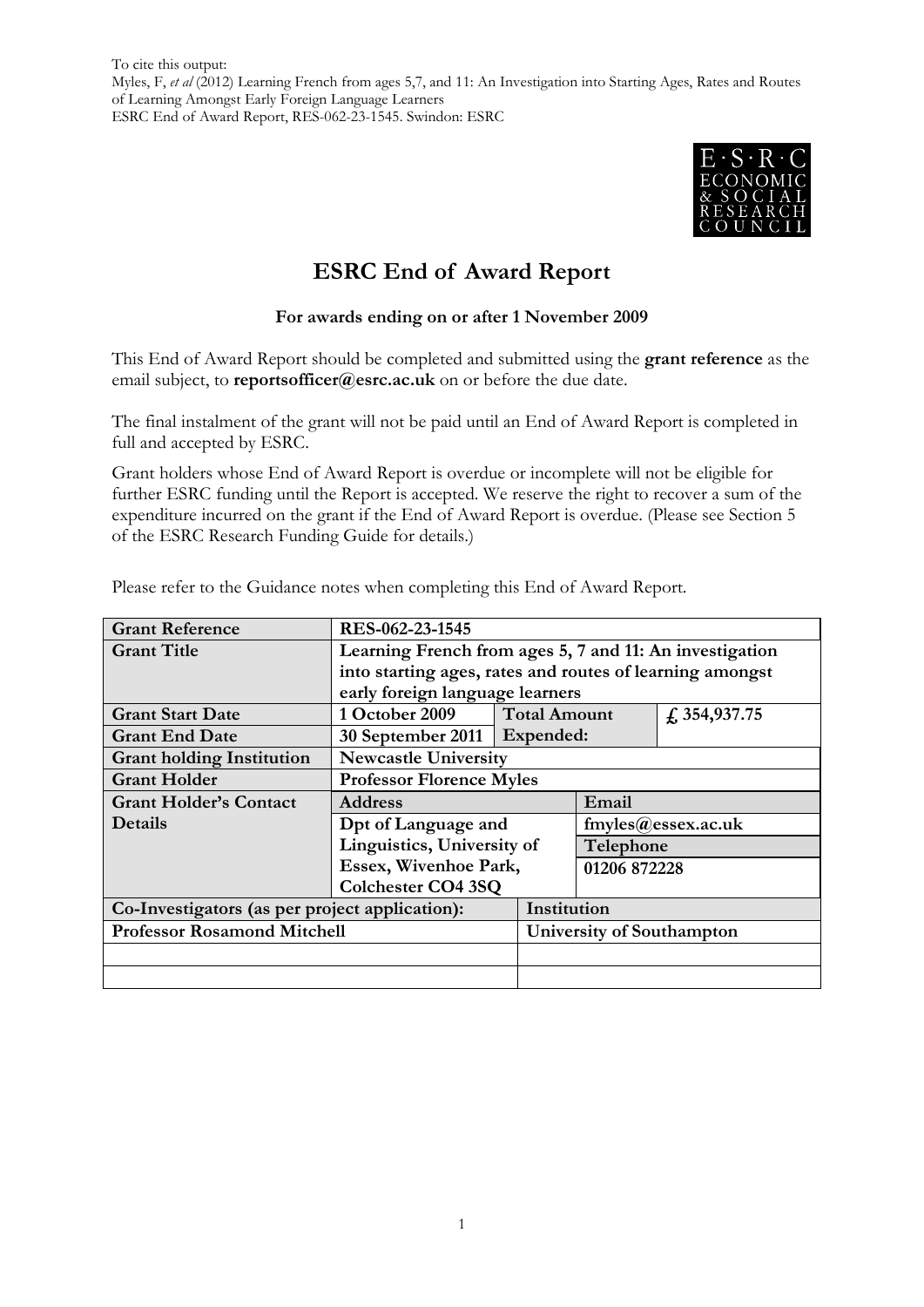### **1. Non-technical summary**

Please provide below a project summary written in non-technical language. The summary may be used by us to publicise your work and should explain the aims and findings of the project. *[Max 250 words]*

This project compared how children ages 5, 7 and 11 learn French in the classroom. The same French teacher provided similar teaching to Year 1, Year 3 and year 7 groups in two state schools. All lessons were video-recorded and children were tested on various linguistic measures mid project, at the end of the project and two months after the end. Children's English literacy scores were recorded and their working memory measured. Additionally, focus groups and oneto-one interviews took place , to document children's motivation for learning French and their language learning strategies.

The data was analysed for the development of vocabulary and grammar, the role of gestures in facilitating language learning, and children's attitudes, motivation and learning strategies, as well as links between linguistic development, working memory and English literacy.

In summary, the findings show:

- **Receptive vocabulary:** there is little difference between the groups, although how recently a word has been heard is more important for the younger children. Frequency in the input is the single most important factor for vocabulary learning.
- Grammar: older children have a clear advantage
- Good **working memory and good English literacy** support classroom language learning
- The older children make use of a wider range of **cognitive strategies** to aid learning
- The younger children are very **enthusiastic** and intrinsically **motivated** (learning French is fun)

The differences found in children's approach to learning at different ages have important implications for early foreign language learning curriculum development and policy.

### **2. Project overview**

### **a) Objectives**

Please state the aims and objectives of your project as outlined in your proposal to us. *[Max 200 words]*

This project had four broad objectives:

(a) document the development of linguistic competence among young classroom learners of French at three different starting ages (5, 7 and 11), and identify similarities and differences; (b) compare rates of development at different ages after the same amount of classroom exposure;

(c) document and compare the children's learning strategies and attitudes at different ages;

(d) through this evidence, contribute to theoretical understandings of second language

acquisition among young learners, and consequently inform current primary language initiatives and educational practices in the UK and internationally.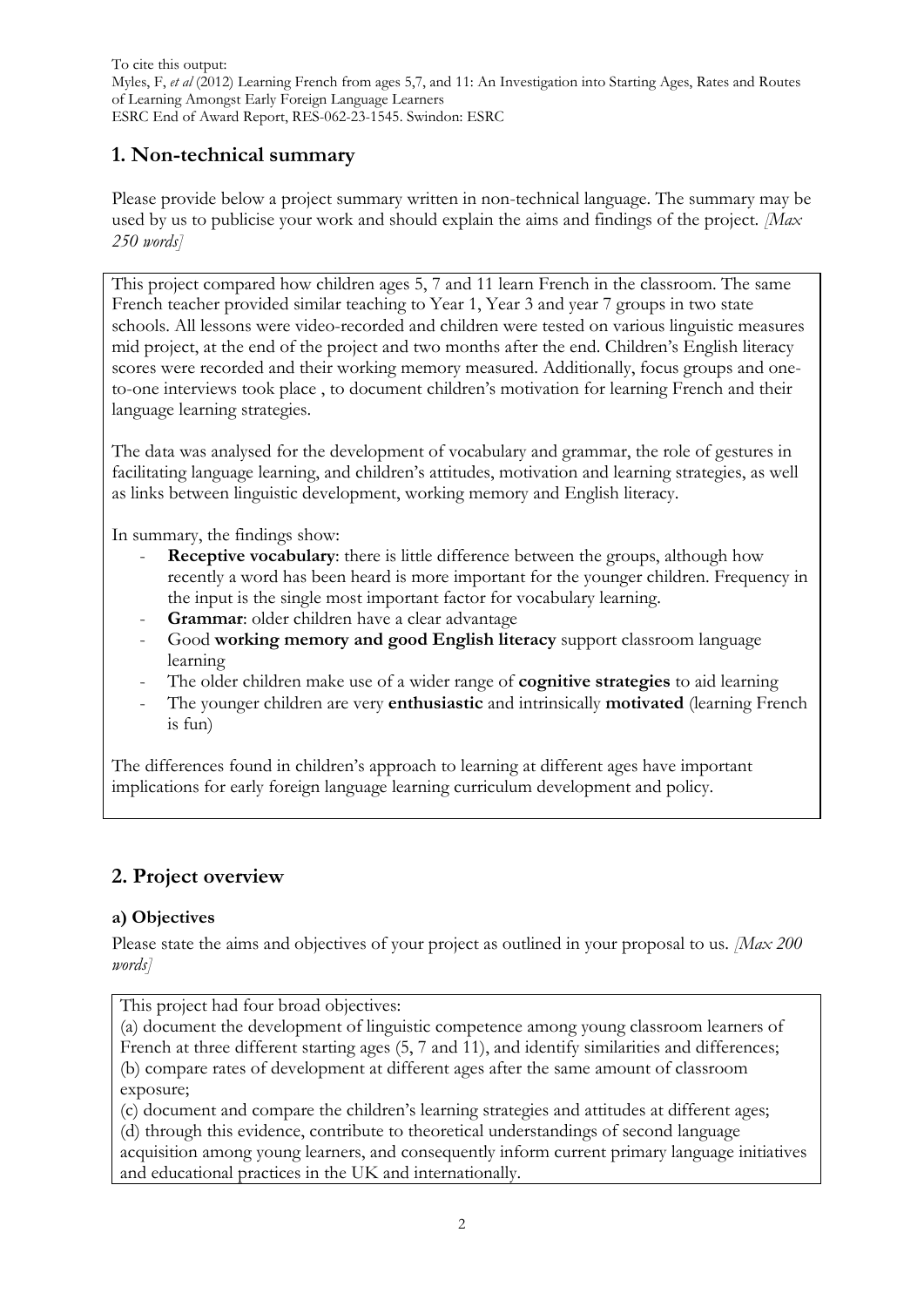Full details of all aspects of this project can be found on the FLLOC website [\(www.flloc.soton.ac.uk\)](http://www.flloc.soton.ac.uk/), under 'Corpora', 'Young Learners': <http://www.flloc.soton.ac.uk/primary/index.html>

### **b) Project Changes**

Please describe any changes made to the original aims and objectives, and confirm that these were agreed with us. Please also detail any changes to the grant holder's institutional affiliation, project staffing or funding. *[Max 200 words]*

No changes were made to the original aims and objectives.

The starting date of the project was delayed by one calendar year, to 1 October 2009, as agreed by the ESRC (email from Chiaki Hashimoto 18/02 2009); this was due to the late notification of award.

The grant holder moved from Newcastle University to the University of Essex for the last month of the project (September 2011); other project staff and administration remained in Newcastle as agreed by both institutions and the ESRC (email from June McMahon 17/02/2011).

The full time Research Associate based in Newcastle (Dr David) went on maternity leave January – August 2010, and a temporary replacement was appointed for that period (Dr dos Santos), as agreed by the ESRC (email from Chiaki Hashimoto 17/02/2010).

The full time Research Associate (Dr David) relocated in March 2011 and consequently reduced her contract to 0.6. A 0.4 Research Assistant was appointed for the last 7 months of the project (K. McManus). This was agreed with the ESRC (email from Chiaki Beis 21/01/2011)

### **c) Methodology**

Please describe the methodology that you employed in the project. Please also note any ethical issues that arose during the course of the work, the effects of this and any action taken. *[Max 500 words]*

|    | Fieldwork                                                        |
|----|------------------------------------------------------------------|
|    |                                                                  |
| a. | Timeline                                                         |
|    | October 2009 - January 2010:                                     |
|    | Preparation of teaching materials and elicitation tasks          |
|    | Set up testing and teaching schedule in liaison with schools     |
|    | Piloting test procedures                                         |
|    | February - July 2010:                                            |
|    | Data collection with 5 and 7 year olds (primary school)          |
|    | Data preparation (CHILDES transcription, anonymisation, tagging, |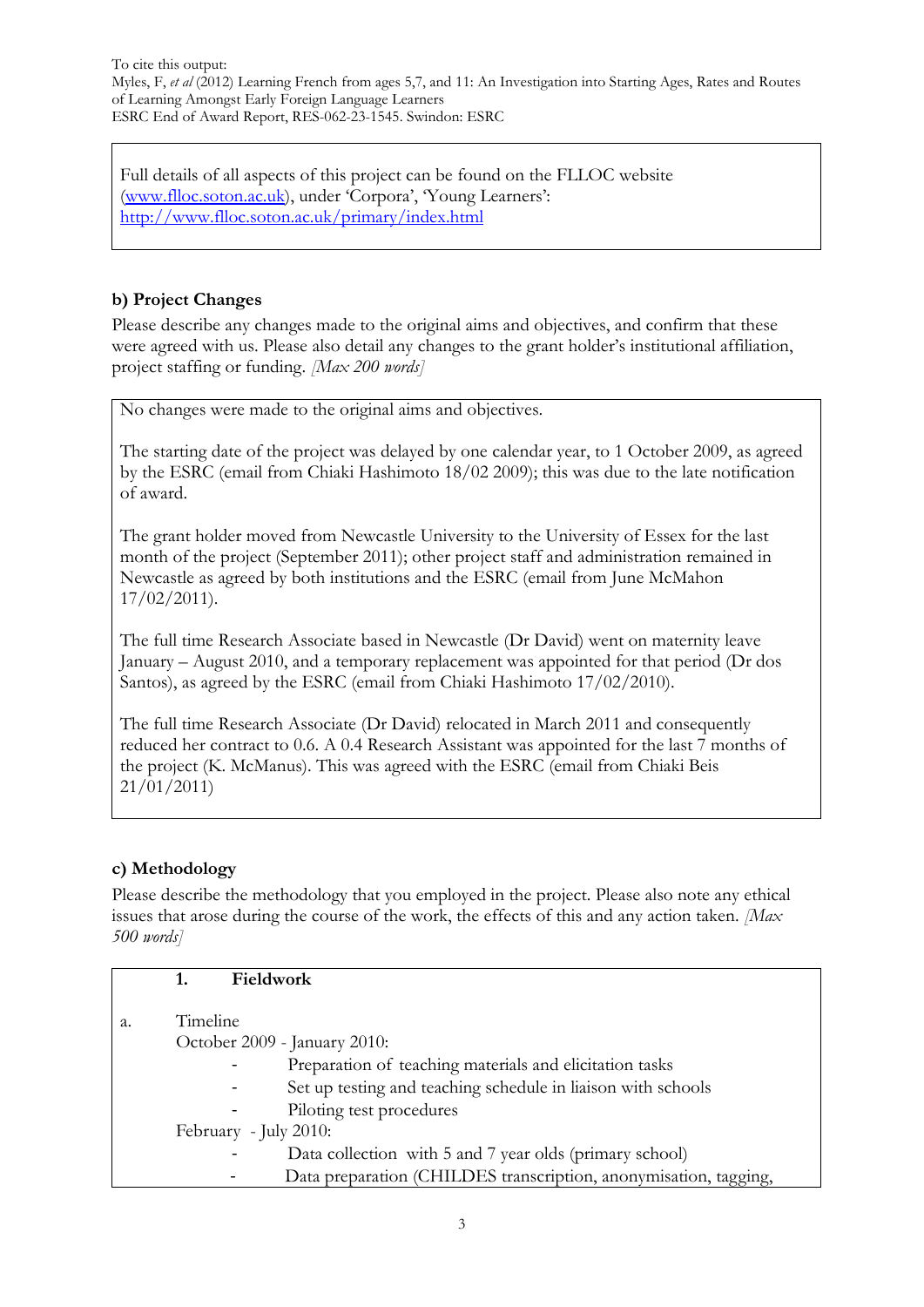To cite this output:

Myles, F, *et al* (2012) Learning French from ages 5,7, and 11: An Investigation into Starting Ages, Rates and Routes of Learning Amongst Early Foreign Language Learners

ESRC End of Award Report, RES-062-23-1545. Swindon: ESRC

|                       | uploading of database, preparation of video materials)                    |  |
|-----------------------|---------------------------------------------------------------------------|--|
|                       | Preliminary data analysis                                                 |  |
|                       | September - March 2011:                                                   |  |
|                       | Data collection with 11 year olds (secondary school)                      |  |
|                       | Data preparation                                                          |  |
|                       |                                                                           |  |
|                       | Data analysis                                                             |  |
| March-September 2011: |                                                                           |  |
|                       | Data preparation<br>Data analysis                                         |  |
|                       | Preparation of outputs                                                    |  |
|                       |                                                                           |  |
|                       | Project conference (July 2011)                                            |  |
| b.                    | Participants                                                              |  |
|                       | Primary school (Murton Community Primary School, County Durham)           |  |
|                       | Year 1: 27 (age 5/6)                                                      |  |
|                       | Year 3:26 (age 6/7)                                                       |  |
|                       | Secondary school (Excelsior Academy, Newcastle)                           |  |
|                       | Year 7: 18 (age 11/12)                                                    |  |
|                       |                                                                           |  |
| c.                    | Teaching intervention                                                     |  |
|                       | Part-time qualified teacher (project employee):                           |  |
|                       | 38 hours French instruction for each group                                |  |
|                       | 19 weeks (two weekly hours)<br>$\bullet$                                  |  |
|                       | Followed currently recommended schemes of work at each level.             |  |
|                       | Common pedagogic principles delivered in age-appropriate way              |  |
| d.                    | Data collection                                                           |  |
|                       | Classroom data collection                                                 |  |
|                       | All classes video recorded and transcribed + selective observation notes, |  |
|                       | ensuring:                                                                 |  |
|                       | documentation of all the linguistic input received by the children        |  |
|                       | evidence of pedagogic and motivational strategies used by teacher         |  |
|                       | evidence of learning strategies used by children at different ages        |  |
|                       |                                                                           |  |
|                       | Testing                                                                   |  |
|                       | Pre-test                                                                  |  |
|                       | Group interview about: previous knowledge of French;                      |  |
|                       | general awareness of France and French language                           |  |
|                       | Receptive vocabulary test                                                 |  |
|                       | Mid-project test (after 18 hours teaching)                                |  |
|                       | Story retelling (discourse + syntax)                                      |  |
|                       | Elicited imitation (vocabulary, syntax)                                   |  |
|                       | Role play (discourse, vocabulary, syntax)                                 |  |
|                       | Input-based receptive vocabulary test (based on 14                        |  |
|                       | hours teaching; controlled for frequency, recency, type                   |  |
|                       | of input etc)                                                             |  |
|                       | End test (after 38 hours teaching)                                        |  |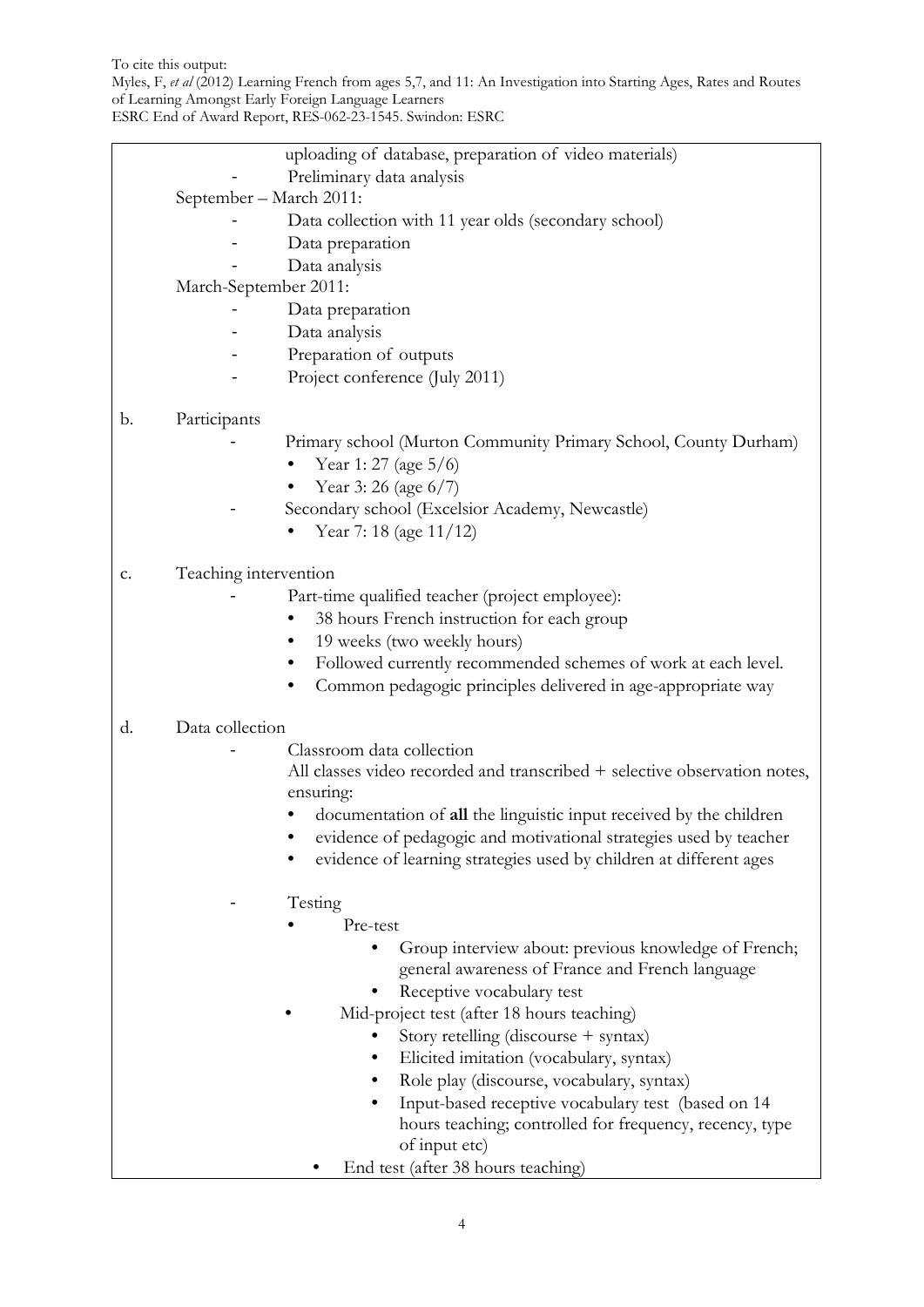Myles, F, *et al* (2012) Learning French from ages 5,7, and 11: An Investigation into Starting Ages, Rates and Routes of Learning Amongst Early Foreign Language Learners

ESRC End of Award Report, RES-062-23-1545. Swindon: ESRC

- As mid-project test, + working memory test
- Delayed post-test (2 months later)
	- As mid-project, plus short learner interviews about
		- French learning (e.g. attitudes, strategies, motivation etc.)

Focus group interviews with all children during  $2<sup>nd</sup>$  half of the teaching intervention explored learning strategies/attitudes/motivation All language assessment tasks developed and piloted with age-matched learners prior to data collection.

- Other data
	- Professional film (20mins; edited from one lesson)
	- Film of interview with teacher

#### **2. Data storage/management and transcription**

- All test data transcribed and anonymised; soundfiles, transcripts and tagged files available through French Learner Language Oral Corpora website (FLLOC) [\(http://www.flloc.soton.ac.uk/\)](http://www.flloc.soton.ac.uk/).
- Focus group and interview data transcribed.
- All teacher classroom talk transcribed.
- Some videodata tagged for gestures (with additional funding from the British Academy).
- Professional film and teacher interview available from FLLOC website.

### **3. Data analysis**

The following analyses were carried out, using CLAN programs as appropriate:

- Development of receptive vocabulary and links with input, working memory and literacy.
- Development of grammar (elicited imitation) and links with other measures
- Role of gestures: gestures tagged (e.g. iconic, deictic etc.) and their role analysed in promoting vocabulary learning.
- Attitudes, motivation and learning strategies (focus group data and interviews)

### **d) Project Findings**

Please summarise the findings of the project, referring where appropriate to outputs recorded on the ESRC website*.* Any future research plans should also be identified. *[Max 500 words]*

For full details of all tasks, see<http://www.flloc.soton.ac.uk/primary/tasks.html>

### **1. Receptive vocabulary**:

- **Task**: computer-based pre-, mid-, post-, delayed post-test. Participant hears French word and clicks on one of four images.

#### - **Results:**

o Cross-group differences not significant; considerable individual variability. All groups improved mid to (delayed) post-test, but only year 1 significantly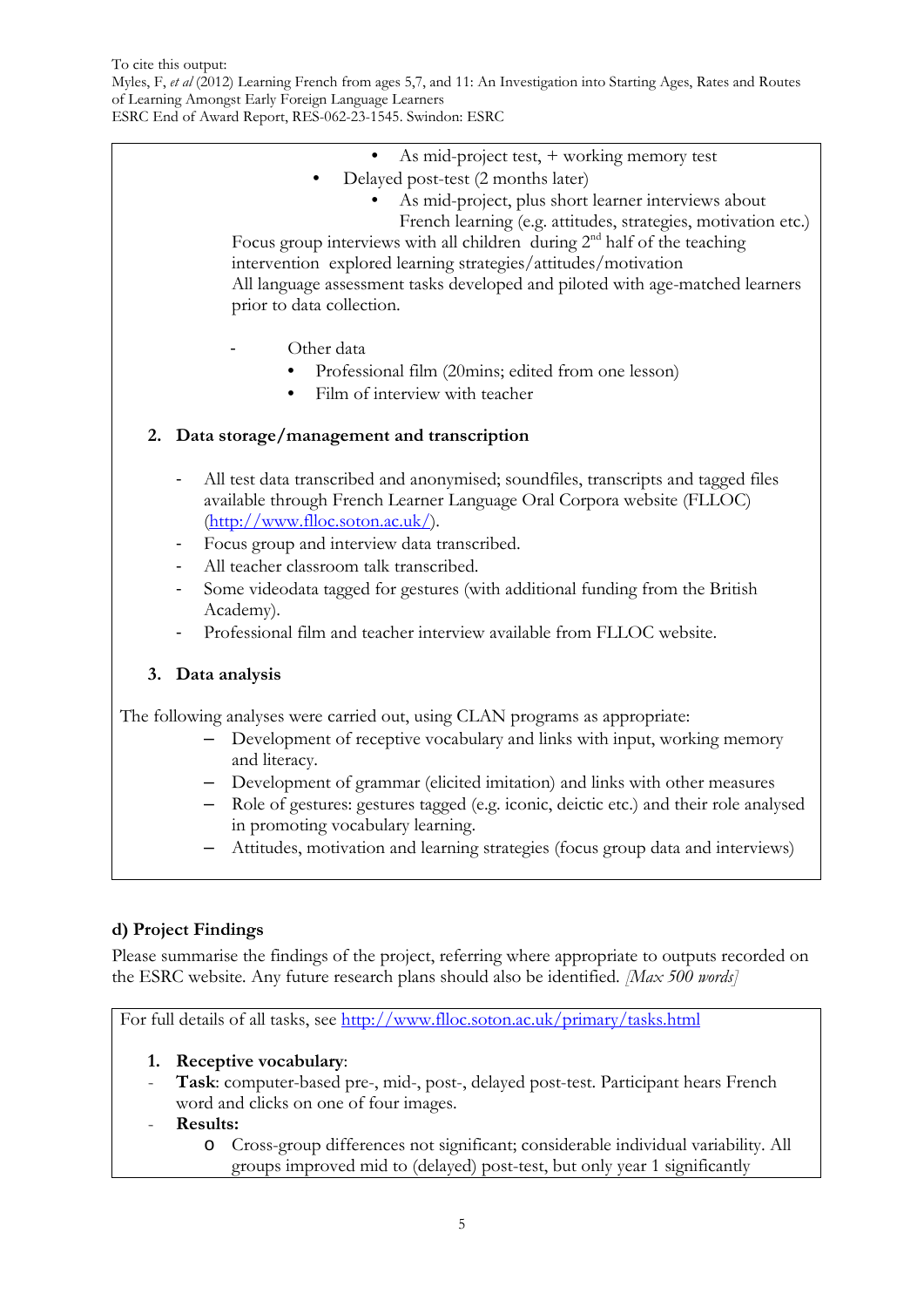Myles, F, *et al* (2012) Learning French from ages 5,7, and 11: An Investigation into Starting Ages, Rates and Routes of Learning Amongst Early Foreign Language Learners

ESRC End of Award Report, RES-062-23-1545. Swindon: ESRC

(starting from lower base at mid-test).

- o Raw frequency of teacher input plays major role, especially for younger children.
- o Frequency in number of lessons a word occurred in also significant for all groups, but more so for year 3.
- o Recency (i.e. how close to testing word has been heard): only significant for year 1.
- o No clear relationship overall between type of input and retention of vocabulary. Better retention for words phonologically close to English (e.g. *bébé, fleur*) but not if similarity orthographic only (e.g. *papier, table)*. Further analysis on-going.
- o No significant differences between boys and girls

Overall, vocabulary development facilitated most by frequency of input, as well as recency for younger children. Age differences minimal.

### **2. Grammar**

### - **Task**

- o Elicited imitation: learners repeat sentences (various controlled lengths; designed from classroom input).
- o Mid-, post-, delayed post-test

### - **Results**

o Older children better: year 7 significantly better than year 3 ( $p$ <0.05) who are significantly better than year 1 ( $p<0.01$ )

### **3. Role of gesture**

### - **Methodology**

- o Tagging and description of all teacher gestures
- o Tracking of relationship between gesture types and vocabulary learning

### - **Preliminary results**

- o Gesture can aid saliency and analysis/processing of input
- o Redundant gesture can also distract from linguistic input

### **4. Attitudes, motivation and learner strategies**

### - **Methodology**

- o Focus groups with all children; one-to-one interview during post-test
- **Results** (only year 1 and 3 analysed to-date)
	- o Attitudes
		- Main reason for liking French is that it is fun
		- Language highly prominent in perception of difference between selves and French children
		- Slightly less enthusiasm for learning French in Year 3
		- More sophisticated discussion of commonalities/differences in year 3
	- o Learning strategies
		- Repeating most common strategy for both groups
		- More awareness and wider range of strategies in year 3
	- o Motivation
		- Focus on communicative need e.g. on holidays
		- wider range of imagined situations in year 3
		- Intrinsic value of languages mentioned by some year 3 children
		- Most children want to continue learning French, but wider range of reasons in year 3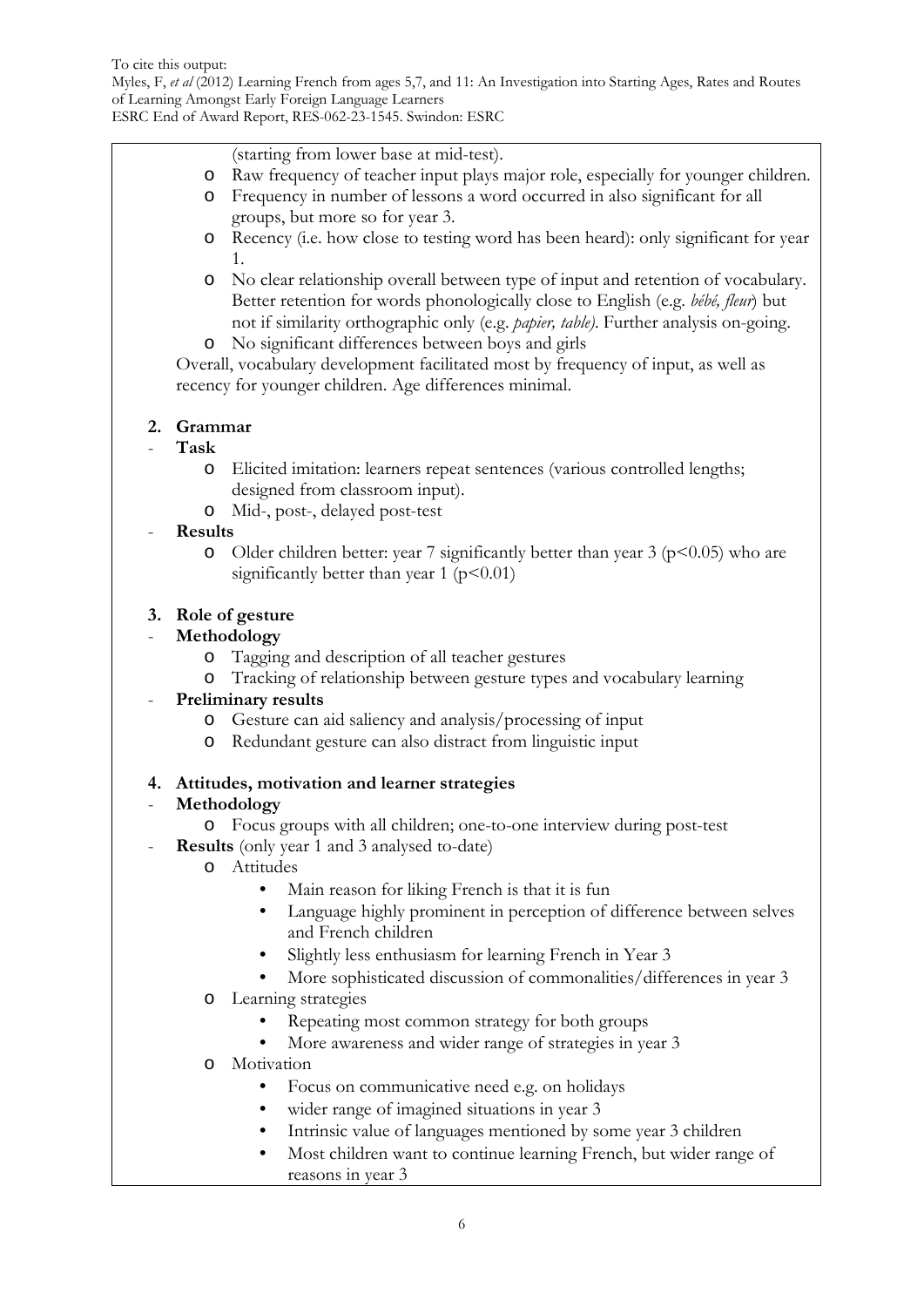To cite this output: Myles, F, *et al* (2012) Learning French from ages 5,7, and 11: An Investigation into Starting Ages, Rates and Routes of Learning Amongst Early Foreign Language Learners

ESRC End of Award Report, RES-062-23-1545. Swindon: ESRC

Little French outside class, but wider range of activities in year 3

#### **5. Link between L2 development, literacy and working memory**

- o Strong correlation literacy vocabulary development (years 1 and 3)
- o Strong correlation working memory grammar development (all years)
- o Correlation working memory literacy (years 1 and 3)
- o Correlation working memory receptive vocabulary (year 3)
- o No correlations year 7, but small group (n=14) completed all tests

#### **6. Conclusion**

- o Age advantage for grammar
- o Older children use wider range of cognitive strategies
- o Younger children very enthusiastic
- o Working memory and literacy support language learning

#### **e) Contributions to wider ESRC initiatives (eg Research Programmes or Networks)**

If your project was part of a wider ESRC initiative, please describe your contributions to the initiative's objectives and activities and note any effect on your project resulting from participation. *[Max. 200 words]*

n/a

## **3. Early and anticipated impacts**

### **a) Summary of Impacts to date**

Please summarise any impacts of the project to date, referring where appropriate to associated outputs recorded on the Research Outcomes System (ROS). This should include both scientific impacts (relevant to the academic community) and economic and societal impacts (relevant to broader society). The impact can be relevant to any organisation, community or individual. *[Max. 400 words]*

#### **Scientific impacts**

| Members of the project team gave 25 academic talks at the following institutions/conferences |  |
|----------------------------------------------------------------------------------------------|--|
| (for details, see http://www.flloc.soton.ac.uk/publications.html#presentations):             |  |
| David, A. (2010) Association of French language Studies (AFLS) Annual Conference,            |  |
| Nancy                                                                                        |  |
| (2010) University of Southampton<br>Mitchell, R:                                             |  |
| (2011) University of Cambridge                                                               |  |
| (2011) LangUE conference, University of Essex                                                |  |
| (2011) Modern English Education Society Conference, Seoul (2 different                       |  |
| talks)                                                                                       |  |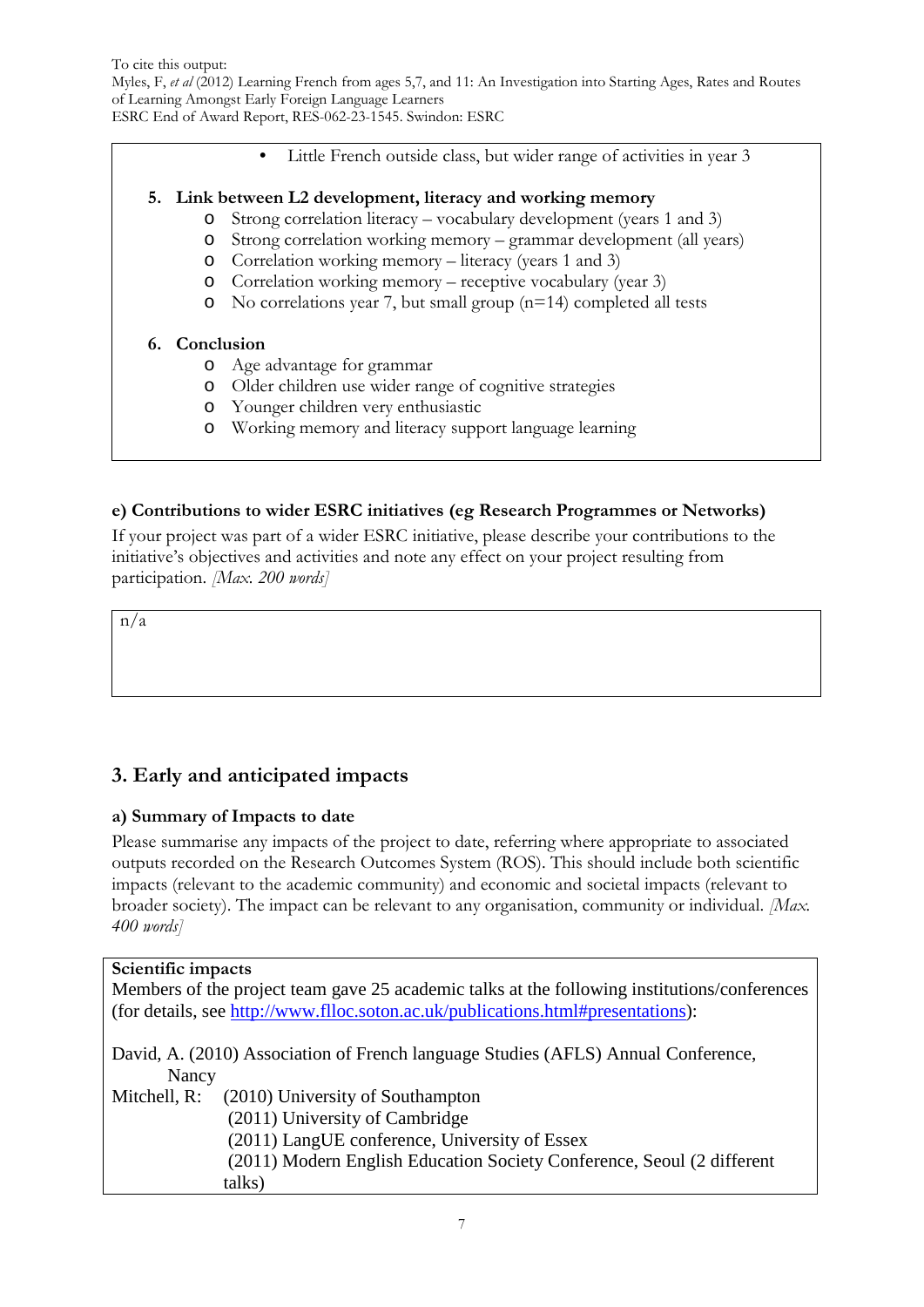Mitchell, R, David, A, and Myles, F (2011) AFLS Conference, Nancy Mitchell, R and Myles, F (2011) AILA  $16<sup>th</sup>$  World Congress of Applied Linguistics, Beijing Mitchell, R, Myles, F and Dos Santos, C (2010) BAAL LLT SIG Conference Mitchell, R, Rule, S, Myles, F and David, A (2011) American Association of Applied Linguistics, Annual conference, Chicago Myles, F: (2010). The Fifth Inter-Varietal Applied Corpus Studies (IVACS), Edinburgh (2010). University of Cambridge (2010). Université de Neuchâtel, Switzerland (2011). Birkbeck College, University of London (2011). EUROSLA (European Second Language Association) annual conference, Stockholm (plenary) (2011). UCLR2011, Louvain-la-Neuve, Belgium (keynote) (2012). University of Thessaloniki, Greece (2012). University of Essex

Rule, S.: (2010). EUROSLA conference, Reggio Emilia, Italy (2010). ESRC Centre for Research on Bilingualism

In addition, David, McManus, Mitchell, Myles and Rule all gave talks on different aspects of the project at the project conference (July 2011; see<http://www.flloc.soton.ac.uk/events.html> for details)

### **Economic and societal impacts**

1. The first day of the project two-day conference (Newcastle, July 2011) targeted Modern Foreign Languages teachers, teacher trainers, policy makers and education professionals. Findings from the project were presented and discussed during a round table. The second day was primarily aimed at researchers (see above), but many teachers/education professionals stayed for both days.

The conference attracted 47 delegates: 30 academics; 17 professionals, and feedback was very positive (average score 4.72 out of 5; n=18).

- 2. Newcastle University AVS were hired to produce a film of one of the classes. One class in year 1 and in year 3 were filmed, and a 20 minutes edited version of the year 3 class was produced for dissemination to teachers and teacher trainers.
- 3. F. Myles gave a talk for teachers in Murton Community Primary School in County Durham (1 November 2011).
- 4. F. Myles was invited to a live interview on BBC Radio Essex (4 November 2011), as part of the ESRC's Festival of Social Science.
- 5. R Mitchell presented and discussed the classroom film with a public audience at a University of Southampton Public Engagement Day (12 September 2011).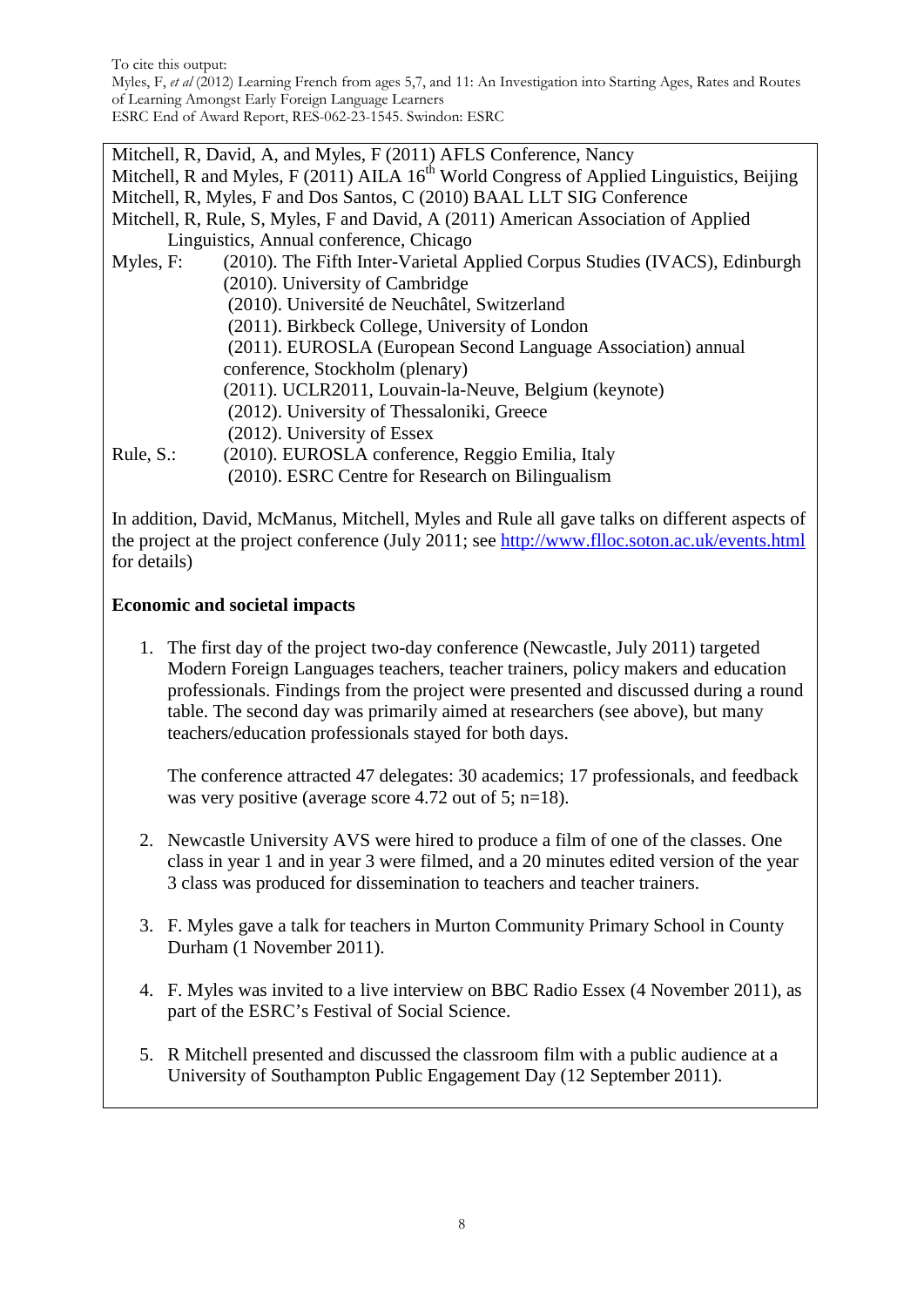### **b) Anticipated/Potential Future Impacts**

Please outline any anticipated or potential impacts (scientific or economic and societal) that you believe your project might have in future. *[Max. 200 words]*

R Mitchell will run a workshop for teachers on classroom interaction and the use of gesture using the classroom film + research findings, at the Primary Languages Show, University of Westminster, 3 March 2012.

F. Myles will give the keynote lecture on 22 September 2012 at the yearly Essex Language Conference for Teachers.

R Mitchell and S Rule will write an academic paper on the role of gesture in language learning in summer 2012 for submission to a research journal in autumn 2012.

F. Myles will write an academic paper on the role of age in early foreign language learning for submission to a leading international journal in summer 2012

F. Myles and K. MacManus will write an academic paper contrasting attitudes, motivation and learning strategies in the context of foreign language learning in children of different ages in summer 2012

A. David will write an academic paper on factors influencing receptive vocabulary learning in different age groups to be submitted in July 2012

F. Myles and S. Rule will write an academic paper on the relationship between working memory and grammar development in different age groups

F. Myles and R. Mitchell will investigate the possibility of obtaining funding for the development of a website dedicated for teachers and language professionals, based on the findings of the project and related materials

You will be asked to complete an ESRC Impact Report 12 months after the end date of your award. The Impact Report will ask for details of any impacts that have arisen since the completion of the End of Award Report.